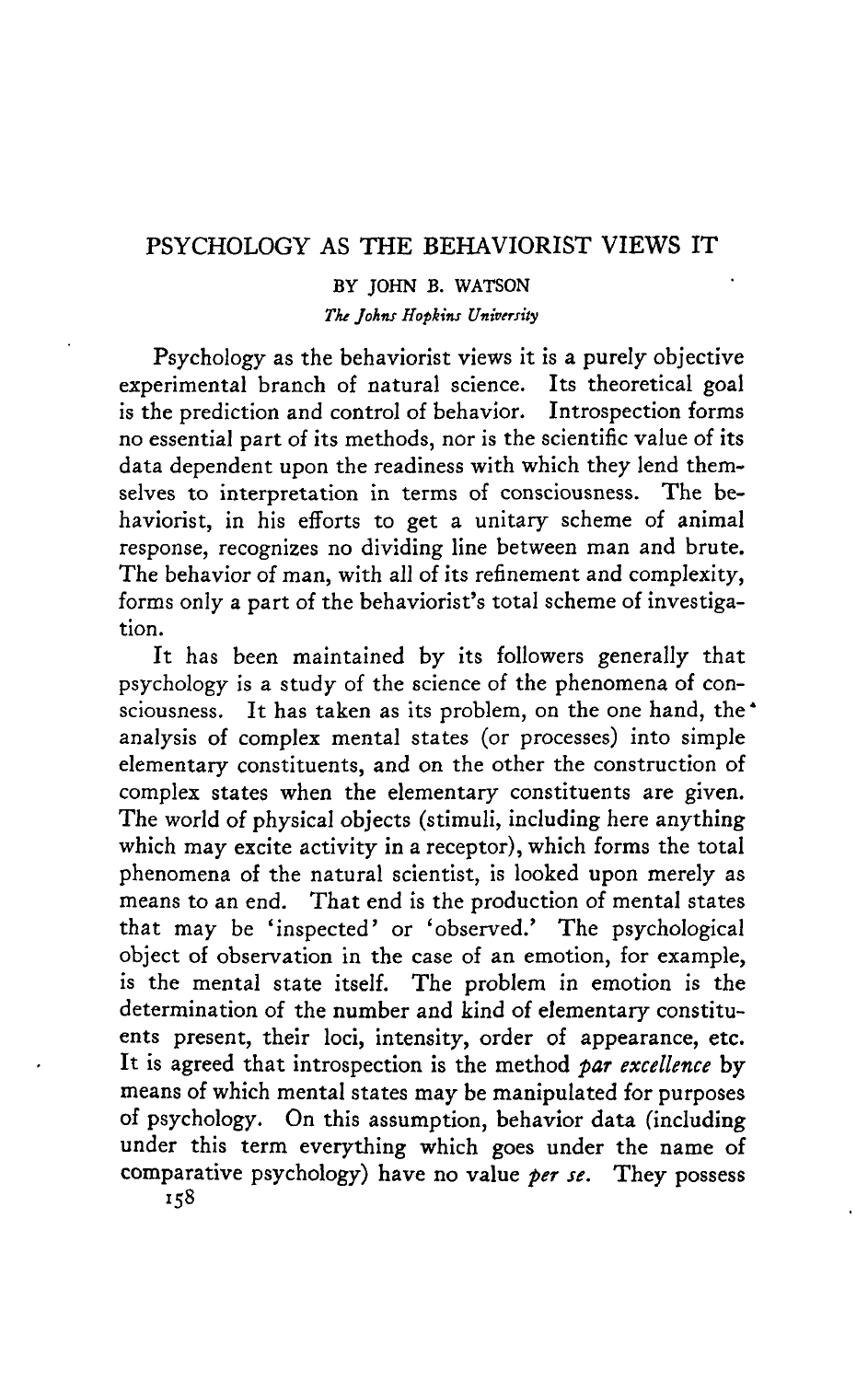significance only in so far as they may throw light upon conscious states.<sup>1</sup> Such data must have at least an analogical or indirect reference to belong to the realm of psychology.

Indeed, at times, one finds psychologists who are sceptical of even this analogical reference. Such scepticism is often shown by the question which is put to the student of behavior, "what is the bearing of animal work upon human psychology?" I used to have to study over this question. Indeed it always embarrassed me somewhat. I was interested in my own work and felt that it was important, and yet I could not trace any close connection between it and psychology as my questioner understood psychology. I hope that such a confession will clear the atmosphere to such an extent that we will no longer have to work under false pretences. We must frankly admit that the facts so important to us which we have been able to glean from extended work upon the senses of animals by the behavior method have contributed only in a fragmentary way to the general theory of human sense organ processes, nor have they suggested new points of experimental attack. The enormous number of experiments which we have carried out upon learning have likewise contributed little to human psychology. It seems reasonably clear that some kind of compromise must be effected: either psychology must change its viewpoint so as to take in facts of behavior, whether or not they have bearings upon the problems of 'consciousness'; or else behavior must stand alone as a wholly separate and independent science. Should human psychologists fail to look with favor upon our overtures and refuse to modify their position, the behaviorists will be driven to using human beings as subjects and to employ methods of investigation which are exactly comparable to those now employed in the animal work.

Any other hypothesis than that which admits the independent value of behavior material, regardless of any bearing such material may have upon consciousness, will inevitably force us to the absurd position of attempting to *construct* the conscious content of the animal whose behavior we have been studying.

<sup>1</sup> That is, either directly upon the conscious state of the observer or indirectly upon the conscious state of the experimenter.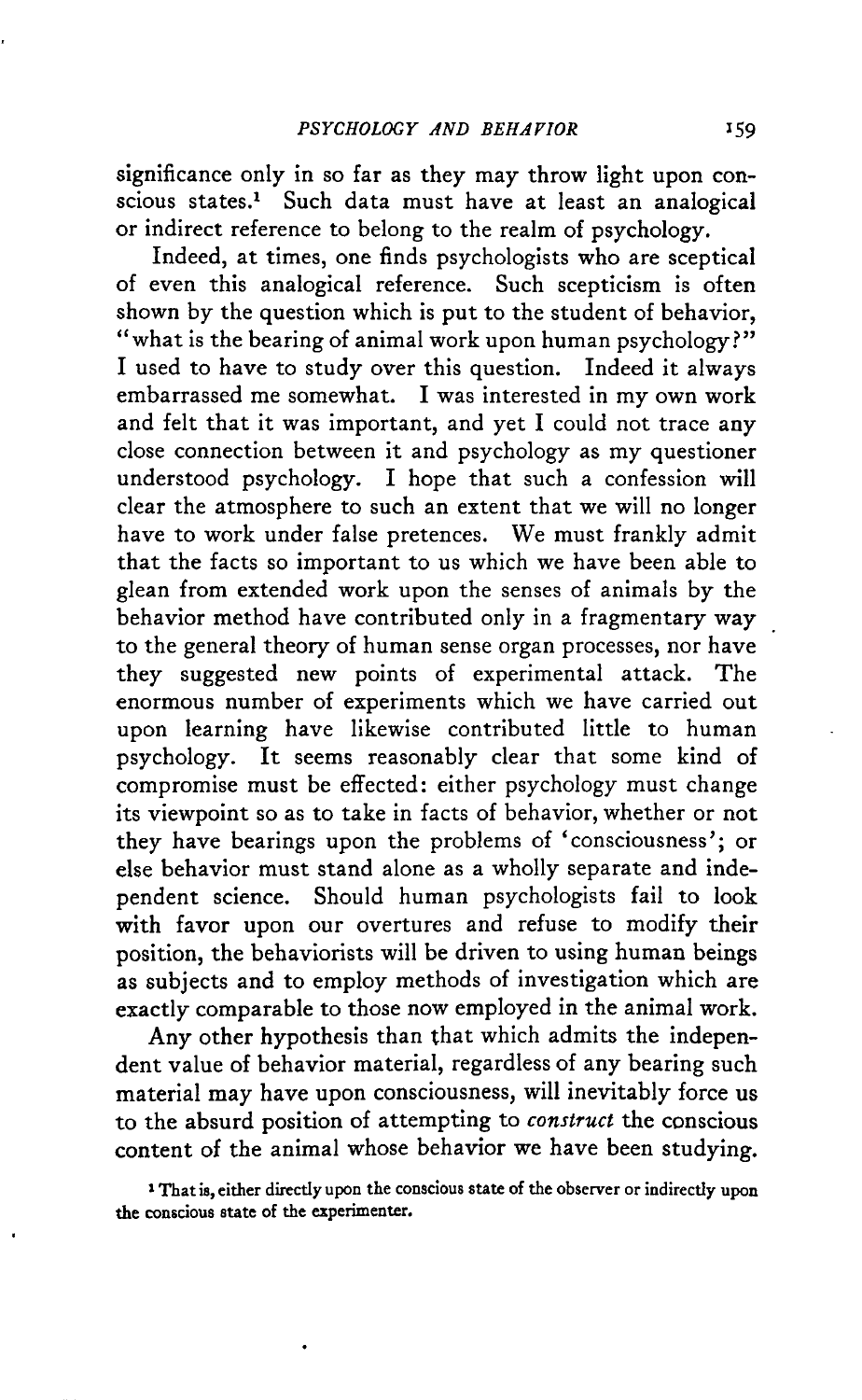On this view, after having determined our animal's ability to learn, the simplicity or complexity of its methods of learning, the effect of past habit upon present response, the range of stimuli to which it ordinarily responds, the widened range to which it can respond under experimental conditions,—in more general terms, its various problems and its various ways of solving them,—we should still feel that the task is unfinished and that the results are worthless, until we can interpret them by analogy in the light of consciousness. Although we have solved our problem we feel uneasy and unrestful because of our definition of psychology: we feel forced to say something about the possible mental processes of our animal. We say that, having no eyes, its stream of consciousness cannot contain brightness and color sensations as we know them,—having no taste buds this stream can contain no sensations of sweet, sour, salt and bitter. But on the other hand, since it does respond to thermal, tactual and organic stimuli, its conscious content must be made up largely of these sensations; and we usually add, to protect ourselves against the reproach of being anthropomorphic, "if it has any consciousness." Surely this doctrine which calls for an analogical interpretation of all behavior data may be shown to be false: the position that the standing of an observation upon behavior is determined by its fruitfulness in yielding results which are interpretable only in the narrow realm of (really human) consciousness.

This emphasis upon analogy in psychology has led the behaviorist somewhat afield. Not being willing to throw off the yoke of consciousness he feels impelled to make a place in the scheme of behavior where the rise of consciousness can be determined. This point has been a shifting one. A few years ago certain animals were supposed to possess ' associative memory,' while certain others were supposed to lack it. One meets this search for the origin of consciousness under a good many disguises. Some of our texts state that consciousness arises at the moment when reflex and instinctive activities fail properly to conserve the organism. A perfectly adjusted organism would be lacking in consciousness. On the other hand whenever we find the presence of diffuse activity which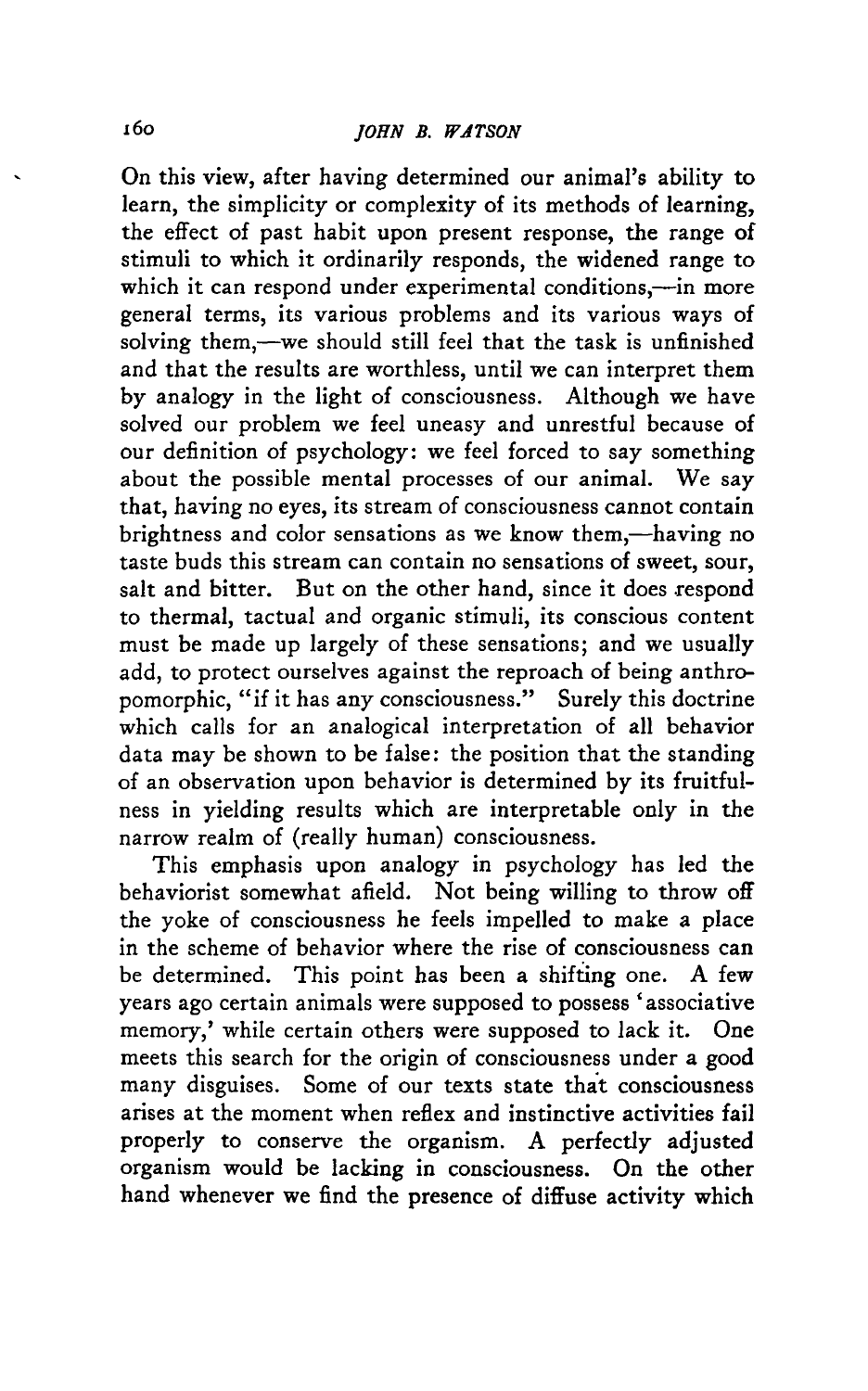results in habit formation, we are justified in assuming consciousness. I must confess that these arguments had weight with me when I began the study of behavior. I fear that a good many of us are still viewing behavior problems with something like this in mind. More than one student in behavior has attempted to frame criteria of the psychic—to devise a set of objective, structural and functional criteria which, when applied in the particular instance, will enable us to decide whether such and such responses are positively conscious, merely indicative of consciousness, or whether they are purely 'physiological.' Such problems as these can no longer satisfy behavior men. It would be better to give up the province altogether and admit frankly that the study of the behavior of animals has no justification, than to admit that our search is of such a 'will o' the wisp' character. One can assume either the presence or the absence of consciousness anywhere in the phylogenetic scale without affecting the problems of behavior by one jot or one tittle; and without influencing in any way the mode of experimental attack upon them. On the other hand, I cannot for one moment assume that the paramecium responds to light; that the rat learns a problem more quickly by working at the task five times a day than once a day, or that the human child exhibits plateaux in his learning curves. These are questions which vitally concern behavior and which must be decided by direct observation under experimental conditions.

This attempt to reason by analogy from human conscious processes to the conscious processes in animals, and *vice versa:* to make consciousness, as the human being knows it, the center of reference of all behavior, forces us into a situation similar to that which existed in biology in Darwin's time. The whole Darwinian movement was judged by the bearing it had upon the origin and development of the human race. Expeditions were undertaken to collect material which would establish the position that the rise of the human race was a perfectly natural phenomenon and not an act of special creation. Variations were carefully sought along with the evidence for the heaping up effect and the weeding out effect of selection; for in these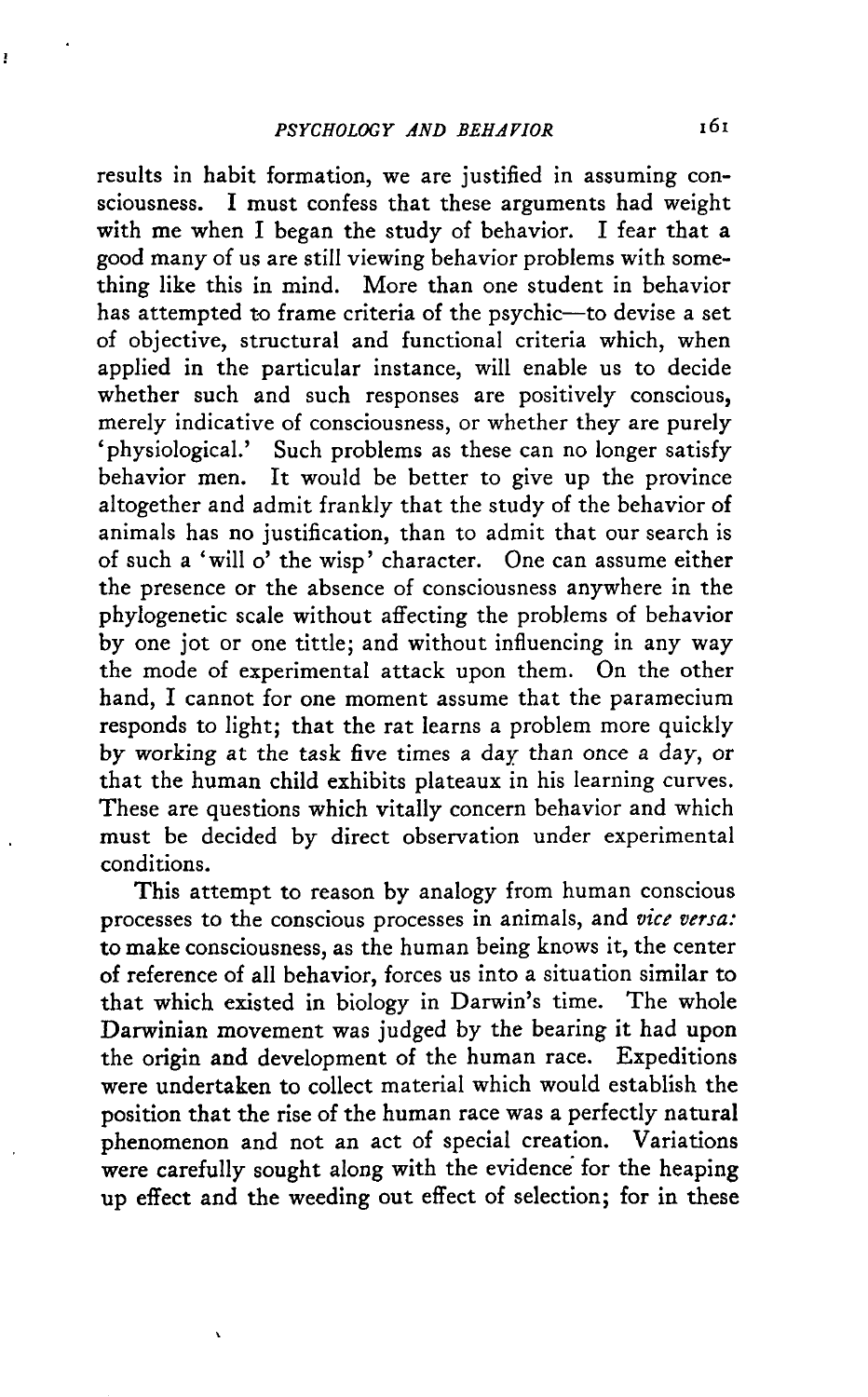and the other Darwinian mechanisms were to be found factors sufficiently complex to account for the origin and race differentiation of man. The wealth of material collected at this time was considered valuable largely in so far as it tended to develop the concept of evolution in man. It is strange that this situation should have remained the dominant one in biology for so many years. The moment zoölogy undertook the experimental study of evolution and descent, the situation immediately changed. Man ceased to be the center of reference. I doubt if any experimental biologist today, unless actually engaged in the problem of race differentiation in man, tries to interpret his findings in terms of human evolution, or ever refers to it in his thinking. He gathers his data from the study of many species of plants and animals and tries to work out the laws of inheritance in the particular type upon which he is conducting experiments. Naturally, he follows the progress of the work upon race differentiation in man and in the descent of man, but he looks upon these as special topics, equal in importance with his own yet ones in which his interests will never be vitally engaged. It is not fair to say that all of his work is directed toward human evolution or that it must be interpreted in terms of human evolution. He does not have to dismiss certain of his facts on the inheritance of coat color in mice because, forsooth, they have little bearing upon the differentiation of the *genus homo* into separate races, or upon the descent of the *genus homo* from some more primitive stock.

In psychology we are still in that stage of development where we feel that we must select our material. We have a general place of discard for processes, which we anathematize so far as their value for psychology is concerned by saying, " this is a reflex"; "that is a purely physiological fact which has nothing to do with psychology." We are not interested (as psychologists) in getting all of the processes of adjustment which the animal as a whole employs, and in finding how these various responses are associated, and how they fall apart, thus working out a systematic scheme for the prediction and control of response in general. Unless our observed facts are indicative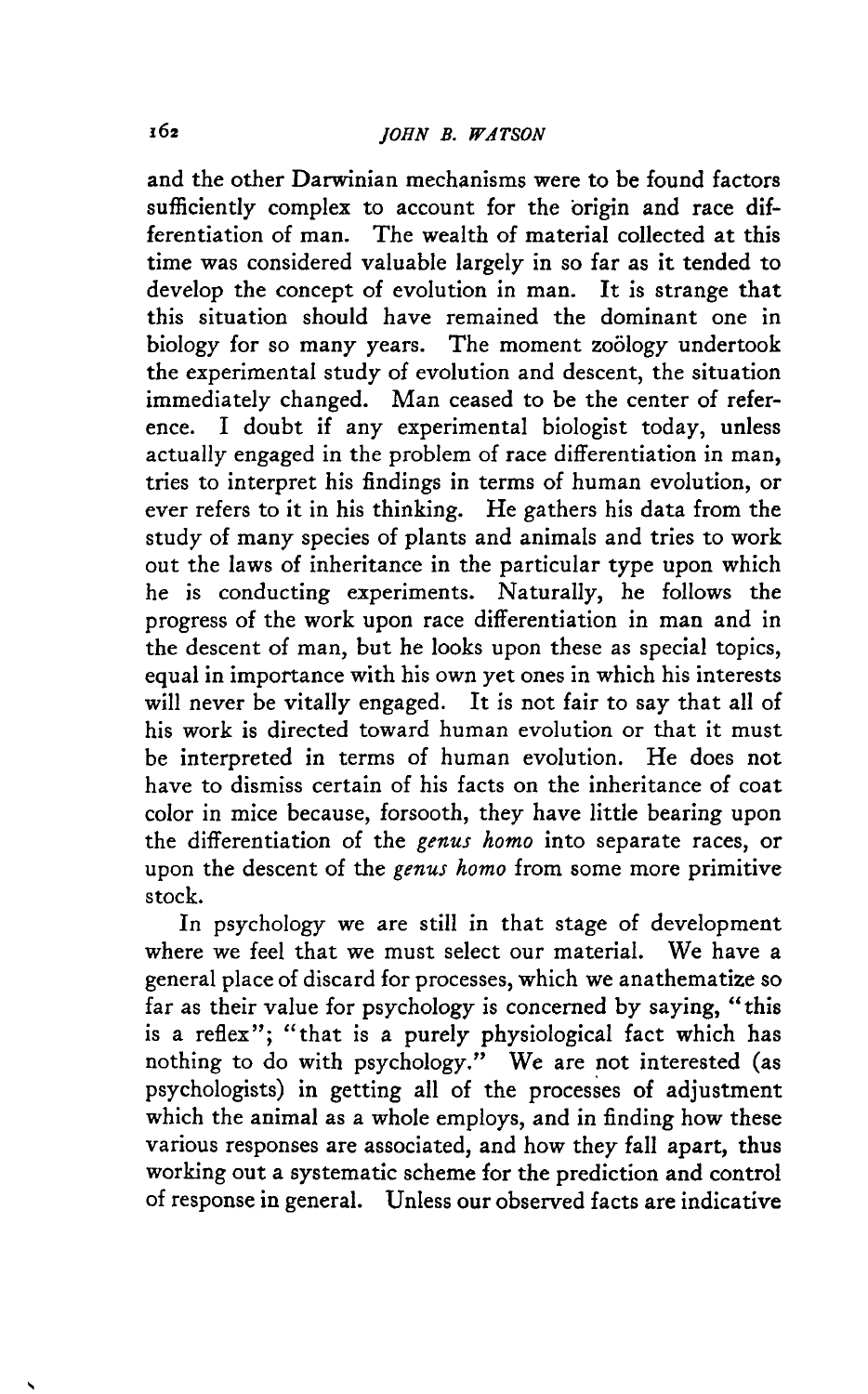of consciousness, we have no use for them, and unless our apparatus and method are designed to throw such facts into relief, they are thought of in just as disparaging a way. shall always remember the remark one distinguished psychologist made as he looked over the color apparatus designed for testing the responses of animals to monochromatic light in the attic at Johns Hopkins. It was this: "And they call this psychology!"

I do not wish unduly to criticize psychology. It has failed signally, I believe, during the fifty-odd years of its existence as an experimental discipline to make its place in the world as an undisputed natural science. Psychology, as it is generally thought of, has something esoteric in its methods. If you fail to reproduce my findings, it is not due to some fault in your apparatus or in the control of your stimulus, but it is due to the fact that your introspection is untrained.<sup>1</sup> The attack is made upon the observer and not upon the experimental setting. In physics and in chemistry the attack is made upon the experimental conditions. The apparatus was not sensitive enough, impure chemicals were used, etc. In these sciences a better technique will give reproducible results. Psychology is otherwise. If you can't observe 3-9 states of clearness in attention, your introspection is poor. If, on the other hand, a feeling seems reasonably clear to you, your introspection is again faulty. You are seeing too much. Feelings are never clear.

The time seems to have come when psychology must discard all reference to consciousness; when it need no longer delude itself into thinking that it is making mental states the object of observation. We have become so enmeshed in speculative questions concerning the elements of mind, the nature of conscious content (for example, imageless thought, attitudes, and Bewusseinslage, etc.) that I, as an experimental student, feel that something is wrong with our premises and the types of problems which develop from them. There is no longer

Y

<sup>1</sup> In this connection I call attention to the controversy now on between the adherents and the opposers of imageless thought. The 'types of reactors' (sensory and motor) were also matters of bitter dispute. The complication experiment was the source of another war of words concerning the accuracy of the opponents' introspection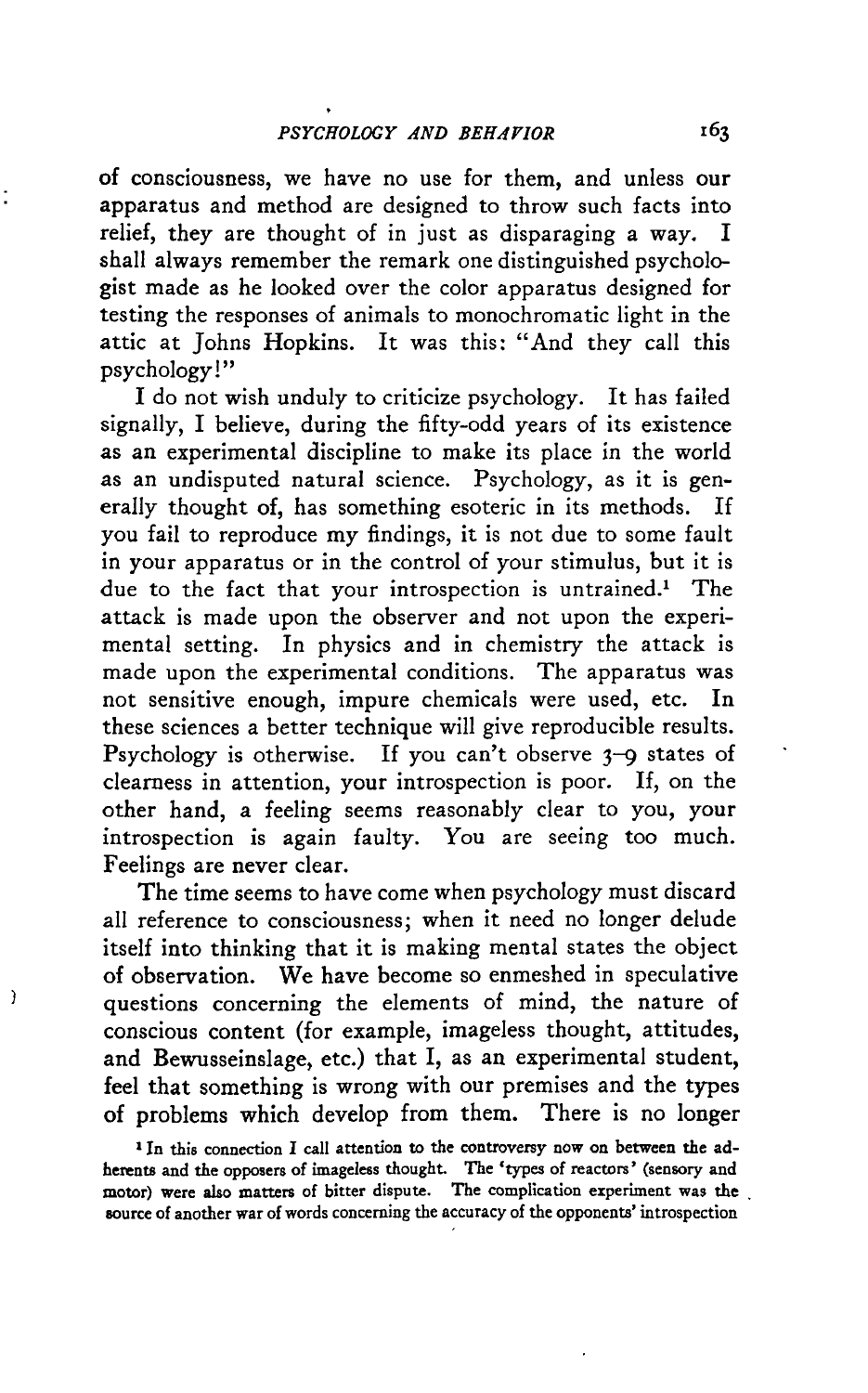any guarantee that we all mean the same thing when we use the terms now current in psychology. Take the case of sensation. A sensation is defined in terms of its attributes. One psychologist will state with readiness that the attributes of a visual sensation are *quality, extension, duration,* and *intensity.* Another will add *clearness.* Still another that of *order.* I doubt if any one psychologist can draw up a set of statements describing what he means by sensation which will be agreed to by three other psychologists of different training. Turn for a moment to the question of the number of isolable sensations. Is there an extremely large number of color sensations—or only four, red, green, yellow and blue ? Again, yellow, while psychologically simple, can be obtained by superimposing red and green spectral rays upon the same diffusing surface! If, on the other hand, we say that every just noticeable difference in the spectrum is a simple sensation, and that every just noticeable increase in the white value of a given color gives simple sensations, we are forced to admit that the number is so large and the conditions for obtaining them so complex that the concept of sensation is unusable, either for the purpose of analysis or that of synthesis. Titchener, who has fought the most valiant fight in this country for a psychology based upon introspection, feels that these differences of opinion as to the number of sensations and their attributes; as to whether there are relations (in the sense of elements) and on the many others which seem to be fundamental in every attempt at analysis, are perfectly natural in the present undeveloped state of psychology. While it is admitted that every growing science is full of unanswered questions, surely only those who are wedded to the system as we now have it, who have fought and suffered for it, can confidently believe that there will ever be any greater uniformity than there is now in the answers we have to such questions. I firmly believe that two hundred years from now, unless the introspective method is discarded, psychology will still be divided on the question as to whether auditory sensations have the quality of 'extension,' whether intensity is an attribute which can be applied to color, whether there is a difference in 'texture' between image and sensation and upon many hundreds of others of like character.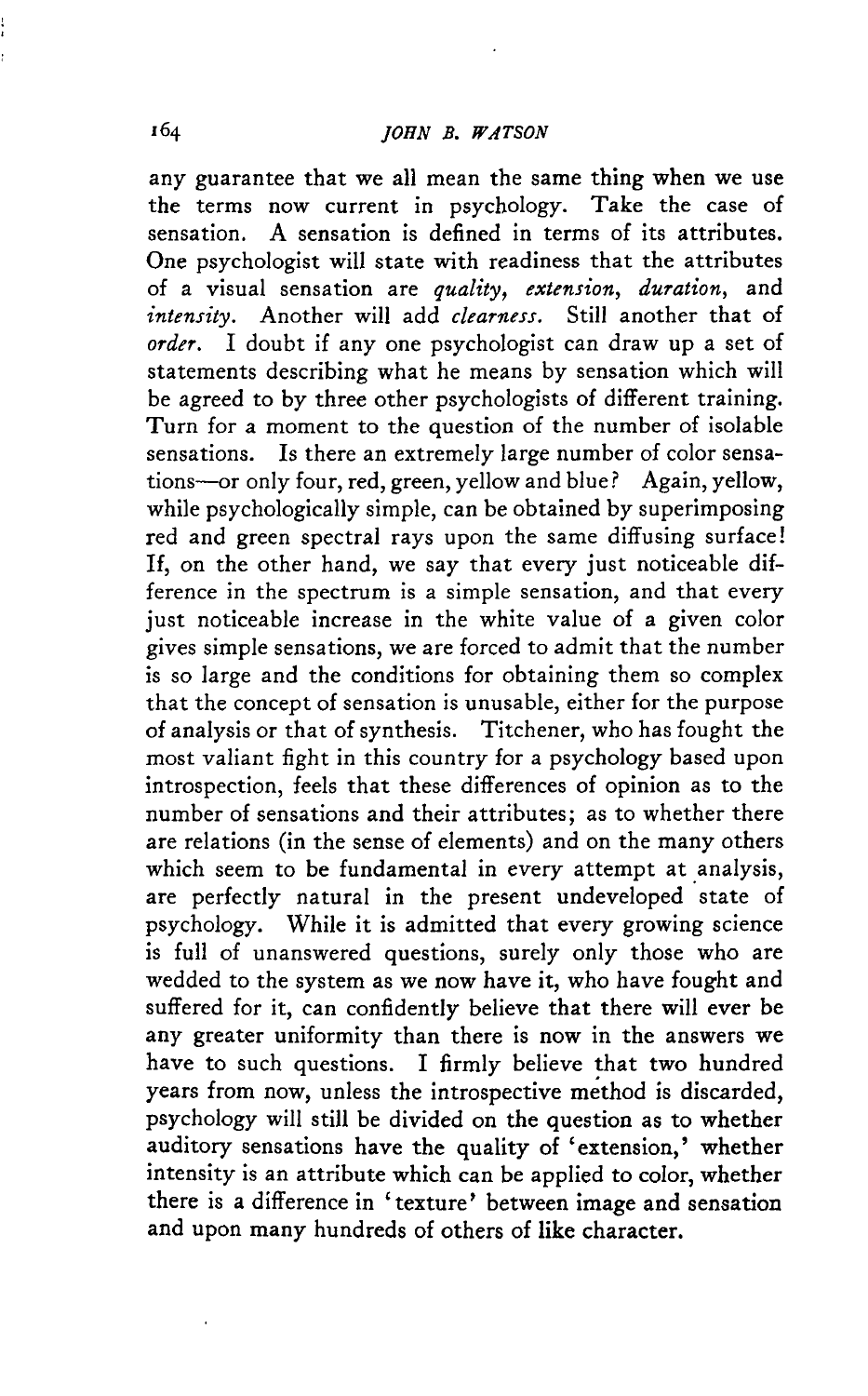The condition in regard to other mental processes is just as chaotic. Can image type be experimentally tested and verified? Are recondite thought processes dependent mechanically upon imagery at all? Are psychologists agreed upon what feeling is? One states that feelings are attitudes. Another finds them to be groups of organic sensations possessing a certain solidarity. Still another and larger group finds them to be new elements correlative with and ranking equally with sensations.

My psychological quarrel is not with the systematic and structural psychologist alone. The last fifteen years have seen the growth of what is called functional psychology. This type of psychology decries the use of elements in the static sense of the structuralists. It throws emphasis upon the biological significance of conscious processes instead of upon the analysis of conscious states into introspectively isolable elements. I have done my best to understand the difference between functional psychology and structural psychology. Instead of clarity, confusion grows upon me. The terms sensation, perception, affection, emotion, volition are used as much by the functionalist as by the structuralist. The addition of the word 'process' ('mental act as a whole,' and like terms are frequently met) after each serves in some way to remove the corpse of 'content' and to leave 'function' in its stead. Surely if these concepts are elusive when looked at from a content standpoint, they are still more deceptive when viewed from the angle of function, and especially so when function is obtained by the introspection method. It is rather interesting that no functional psychologist has carefully distinguished between 'perception' (and this is true of the other psychological terms as well) as employed by the systematist, and 'perceptual process' as used in functional psychology. It seems illogical and hardly fair to criticize the psychology which the systematist gives us, and then to utilize his terms without carefully showing the changes in meaning which are to be attached to them. I was greatly surprised some time ago when I opened Pillsbury's book and saw psychology defined as the 'science of behavior.' A still more recent text states that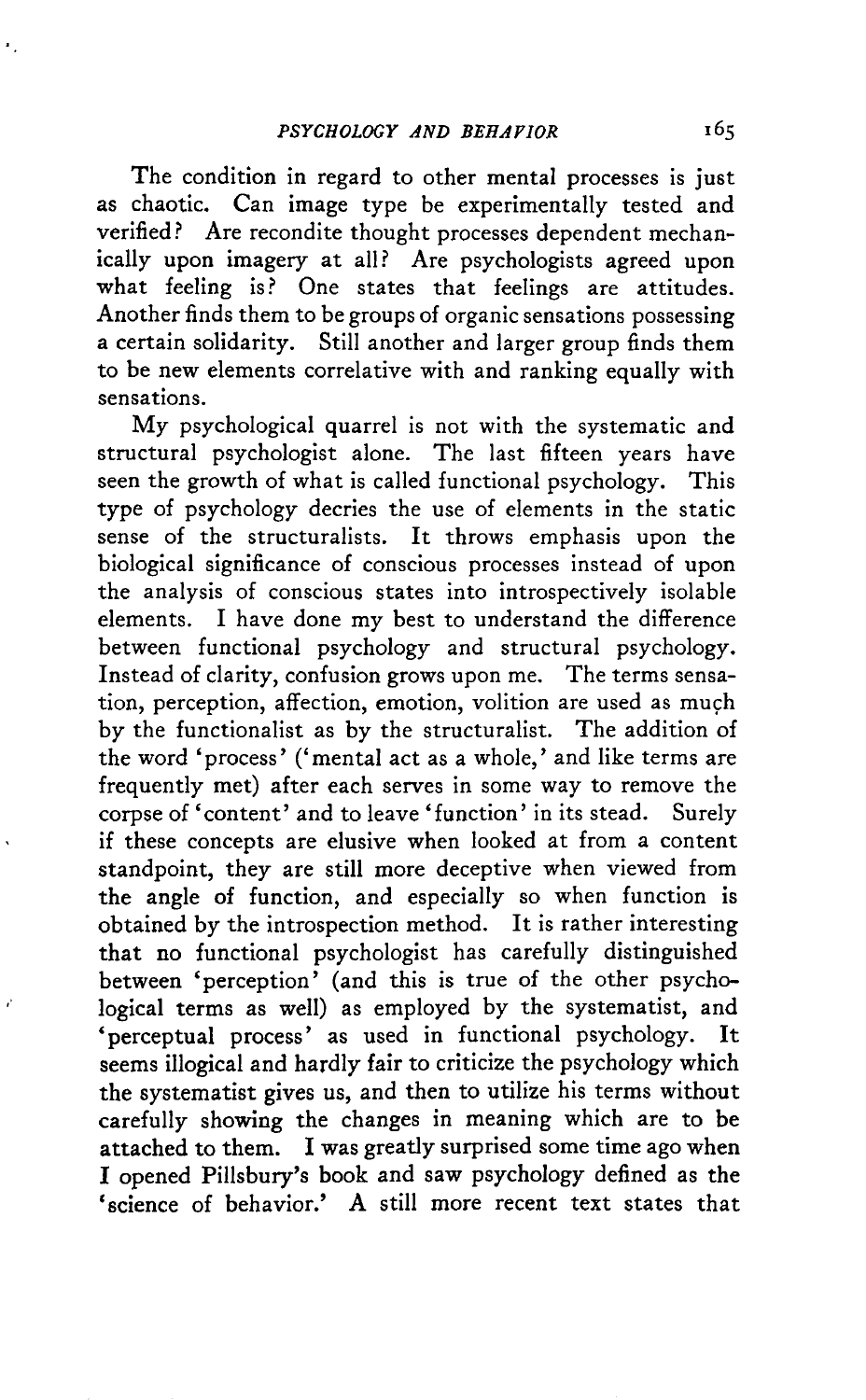psychology is the 'science of mental behavior.' When I saw these promising statements I thought, now surely we will have texts based upon different lines. After a few pages the science of behavior is dropped and one finds the conventional treatment of sensation, perception, imagery, etc., along with certain shifts in emphasis and additional facts which serve to give the author's personal imprint.

One of the difficulties in the way of a consistent functional psychology is the parallelistic hypothesis. If the functionalist attempts to express his formulations in terms which make mental states really appear to function, to play some active rôle in the world of adjustment, he almost inevitably lapses into terms which are connotative of interaction. When taxed with this he replies that it is more convenient to do so and that he does it to avoid the circumlocution and clumsiness which are inherent in any thoroughgoing parallelism.<sup>1</sup> As a matter of fact I believe the functionalist actually thinks in terms of interaction and resorts to parallelism only when forced to give expression to his views. I feel that *behaviorism* is the only consistent and logical functionalism. In it one avoids both the Scylla of parallelism and the Charybdis of interaction. Those time-honored relics of philosophical speculation need trouble the student of behavior as little as they trouble the student of physics. The consideration of the mind-body problem affects neither the type of problem selected nor the formulation of the solution of that problem. I can state my position here no better than by saying that I should like to bring my students up in the same ignorance of such hypotheses as one finds among the students of other branches of science.

This leads me to the point where I should like to make the argument constructive. I believe we can write a psychology, define it as Pillsbury, and never go back upon our definition: never use the terms consciousness, mental states, mind, content, introspectively verifiable, imagery, and the like. I believe that we can do it in a few years without running into the absurd

 $\ddot{\cdot}$ þ

Ņ

<sup>&</sup>lt;sup>1</sup> My colleague, Professor H. C. Warren, by whose advice this article was offered to the REVIEW, believes that the parallelist can avoid the interaction terminology completely by exercising a little care.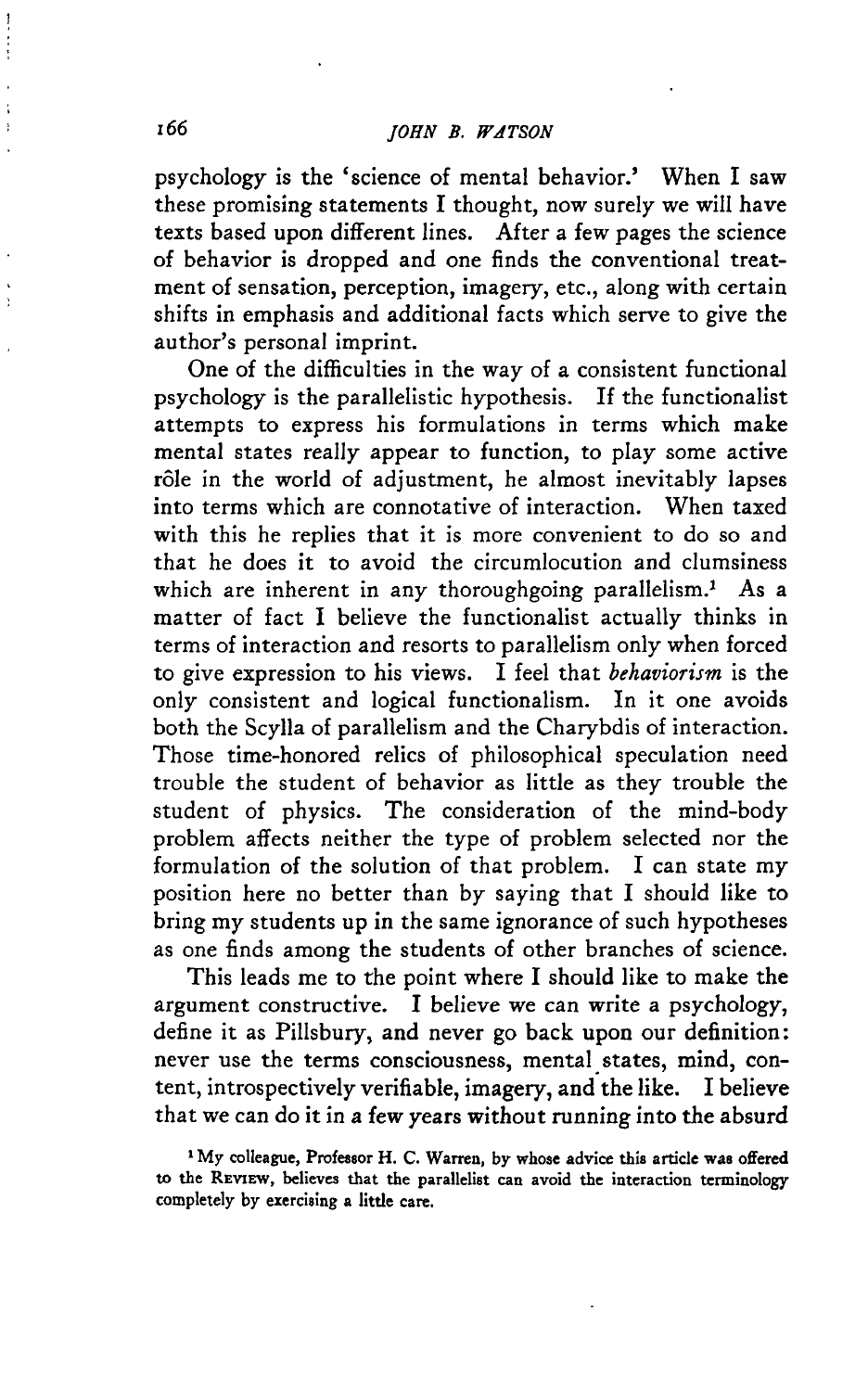terminology of Beer, Bethe, Von Uexkiill, Nuel, and that of the so-called objective schools generally. It can be done in terms of stimulus and response, in terms of habit formation, habit integrations and the like. Furthermore, I believe that it is really worth while to make this attempt now.

The psychology which I should attempt to build up would take as a starting point, first, the observable fact that organisms, man and animal alike, do adjust themselves to their environment by means of hereditary and habit equipments. These adjustments may be very adequate or they may be so inadequate that the organism barely maintains its existence; secondly, that certain stimuli lead the organisms to make the responses. In a system of psychology completely worked out, given the response the stimuli can be predicted; given the stimuli the response can be predicted. Such a set of statements is crass and raw in the extreme, as all such generalizations must be. Yet they are hardly more raw and less realizable than the ones which appear in the psychology texts of the day. I possibly might illustrate my point better by choosing an everyday problem which anyone is likely to meet in the course of his work. Some time ago I was called upon to make a study of certain species of birds. Until I went to Tortugas I had never seen these birds alive. When I reached there I found the animals doing certain things: some of the acts seemed to work peculiarly well in such an environment, while others seemed to be unsuited to their type of life. I first studied the responses of the group as a whole and later those of individuals. In order to understand more thoroughly the relation between what was habit and what was hereditary in these responses, I took the young birds and reared them. In this way I was able to study the order of appearance of hereditary adjustments and their complexity, and later the beginnings of habit formation. My efforts in determining the stimuli which called forth such adjustments were crude indeed. Consequently my attempts to control behavior and to produce responses at will did not meet with much success. Their food and water, sex and other social relations, light and temperature conditions were all beyond control in a field study. I did find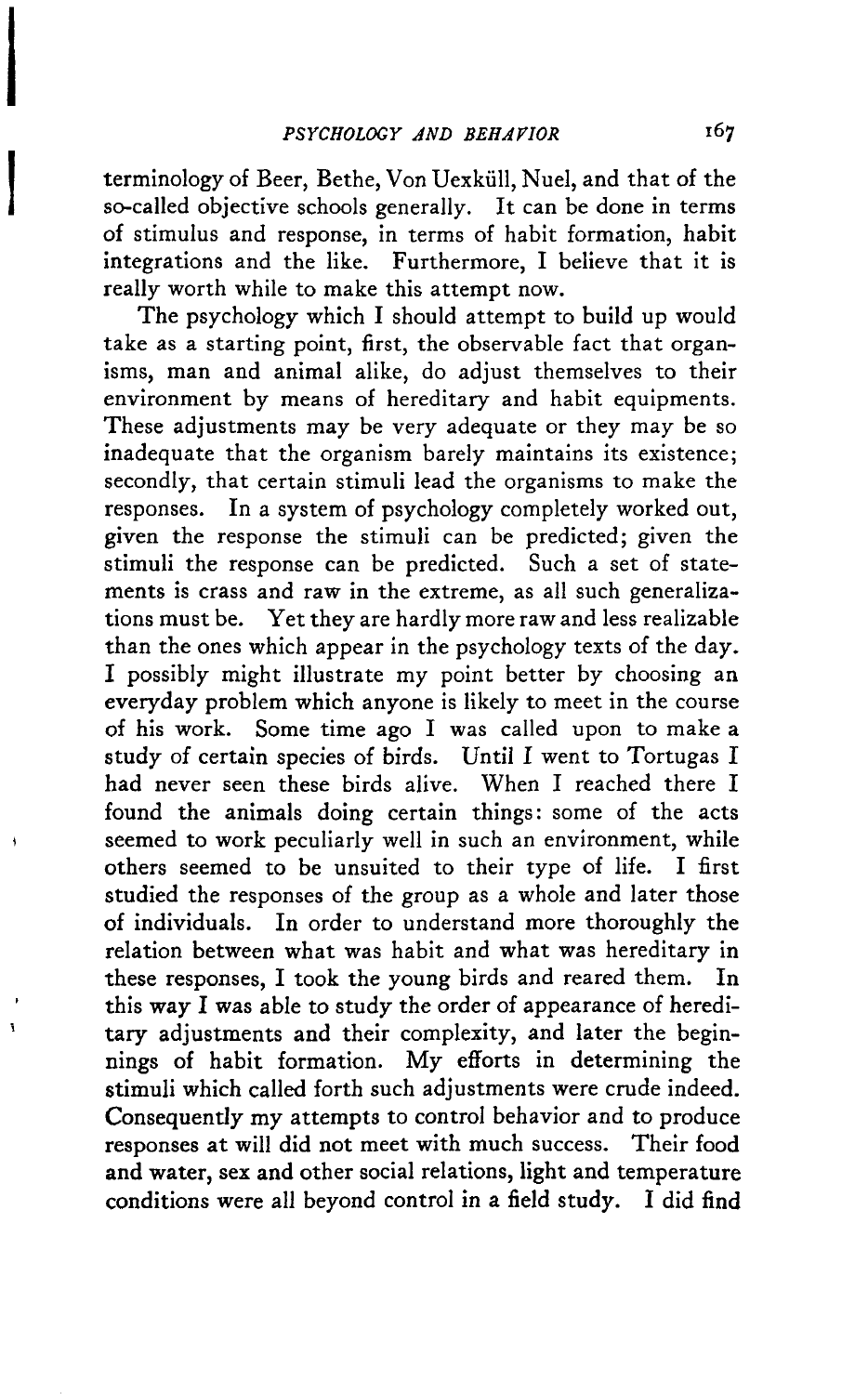it possible to control their reactions in a measure by using the nest and egg (or young) as stimuli. It is not necessary in this paper to develop further how such a study should be carried out and how work of this kind must be supplemented by carefully controlled laboratory experiments. Had I been called upon to examine the natives of some of the Australian tribes, I should have gone about my task in the same way. I should have found the problem more difficult: the types of responses called forth by physical stimuli would have been more varied, and the number of effective stimuli larger. I should have had to determine the social setting of their lives in a far more careful way. These savages would be more influenced by the responses of each other than was the case with the birds. Furthermore, habits would have been more complex and the influences of past habits upon the present responses would have appeared more clearly. Finally, if I had been called upon to work out the psychology of the educated European, my problem would have required several lifetimes. But in the one I have at my disposal I should have followed the same general line of attack. In the main, my desire in all such work is to gain an accurate knowledge of adjustments and the stimuli calling them forth. My final reason for this is to learn general and particular methods by which I may control behavior. My goal is not "the description and explanation of states of consciousness as such," nor that of obtaining such proficiency in mental gymnastics that I can immediately lay hold of a state of consciousness and say, "this, as a whole, consists of gray sensation number 350, of such and such extent, occurring in conjunction with the sensation of cold of a certain intensity; one of pressure of a certain intensity and extent," and so on *ad infinitum.* If psychology would follow the plan I suggest, the educator, the physician, the jurist and the business man could utilize our data in a practical way, as soon as we are able, experimentally, to obtain them. Those who have occasion to apply psychological principles practically would find no need to complain as they do at the present time. Ask any physician or jurist today whether scientific psychology plays a practical part in his daily routine and you will hear

 $\frac{1}{2}$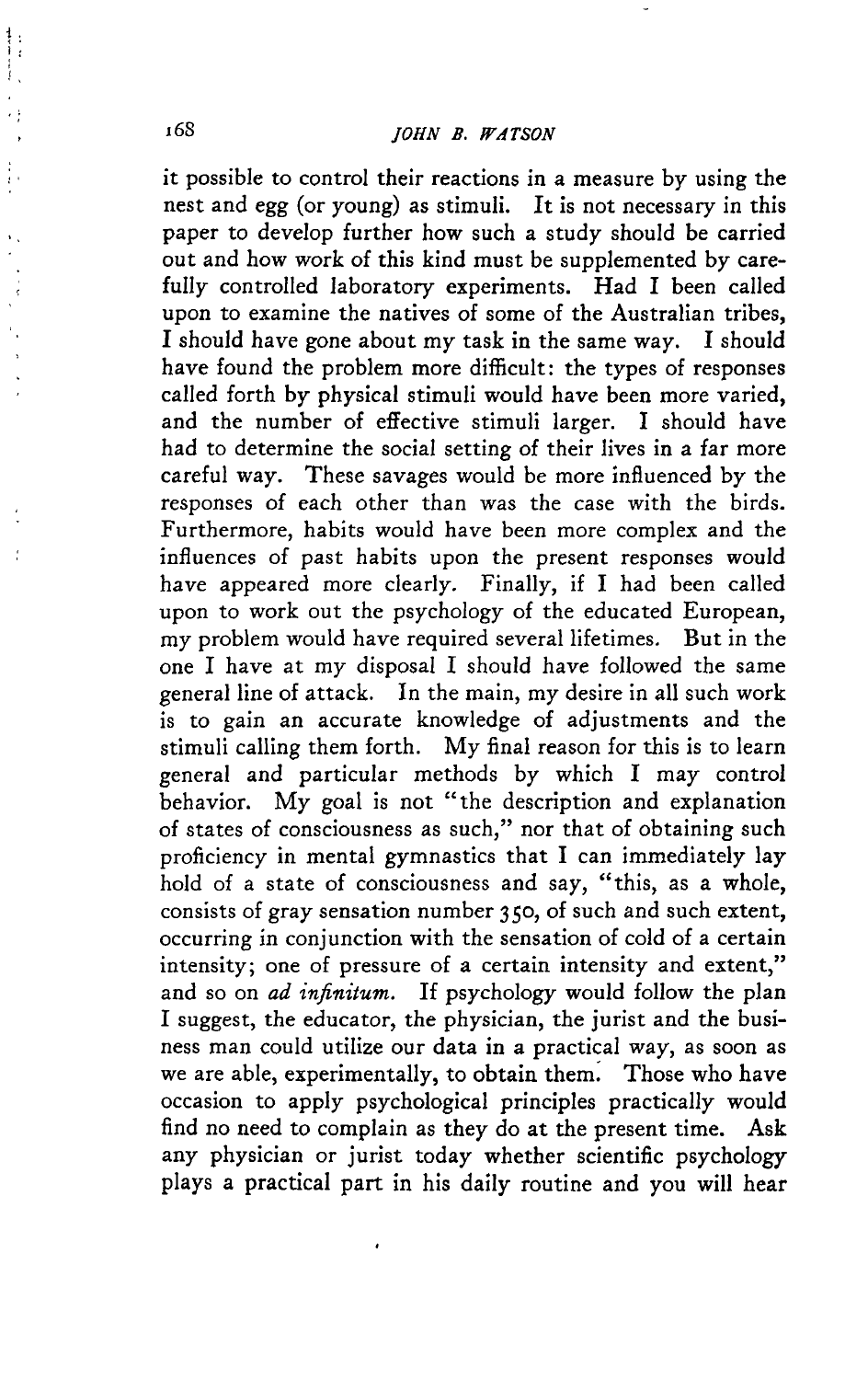him deny that the psychology of the laboratories finds a place in his scheme of work. I think the criticism is extremely just. One of the earliest conditions which made me dissatisfied with psychology was the feeling that there was no realm of application for the principles which were being worked out in content terms.

What gives me hope that the behaviorist's position is a defensible one is the fact that those branches of psychology which have already partially withdrawn from the parent, experimental psychology, and which are consequently less dependent upon introspection are today in a most flourishing condition. Experimental pedagogy, the psychology of drugs, the psychology of advertising, legal psychology, the psychology of tests, and psychopathology are all vigorous growths. These are sometimes wrongly called "practical" or "applied" psychology. Surely there was never a worse misnomer. In the future there may grow up vocational bureaus which really apply psychology. At present these fields are truly scientific and are in search of broad generalizations which will lead to the control of human behavior. For example, we find out by experimentation whether a series of stanzas may be acquired more readily if the whole is learned at once, or whether it is more advantageous to learn each stanza separately and then pass to the succeeding. We do not attempt to apply our findings. The application of this principle is purely voluntary on the part of the teacher. In the psychology of drugs we may show the effect upon behavior of certain doses of caffeine. We may reach the conclusion that caffeine has a good effect upon the speed and accuracy of work. But these are general principles. We leave it to the individual as to whether the results of our tests shall be applied or not. Again, in legal testimony, we test the effects of recency upon the reliability of a witness's report. We test the accuracy of the report with respect to moving objects, stationary objects, color, etc. It depends upon the judicial machinery of the country to decide whether these facts are ever to be applied. For a 'pure' psychologist to say that he is not interested in the questions raised in these divisions of the science because they relate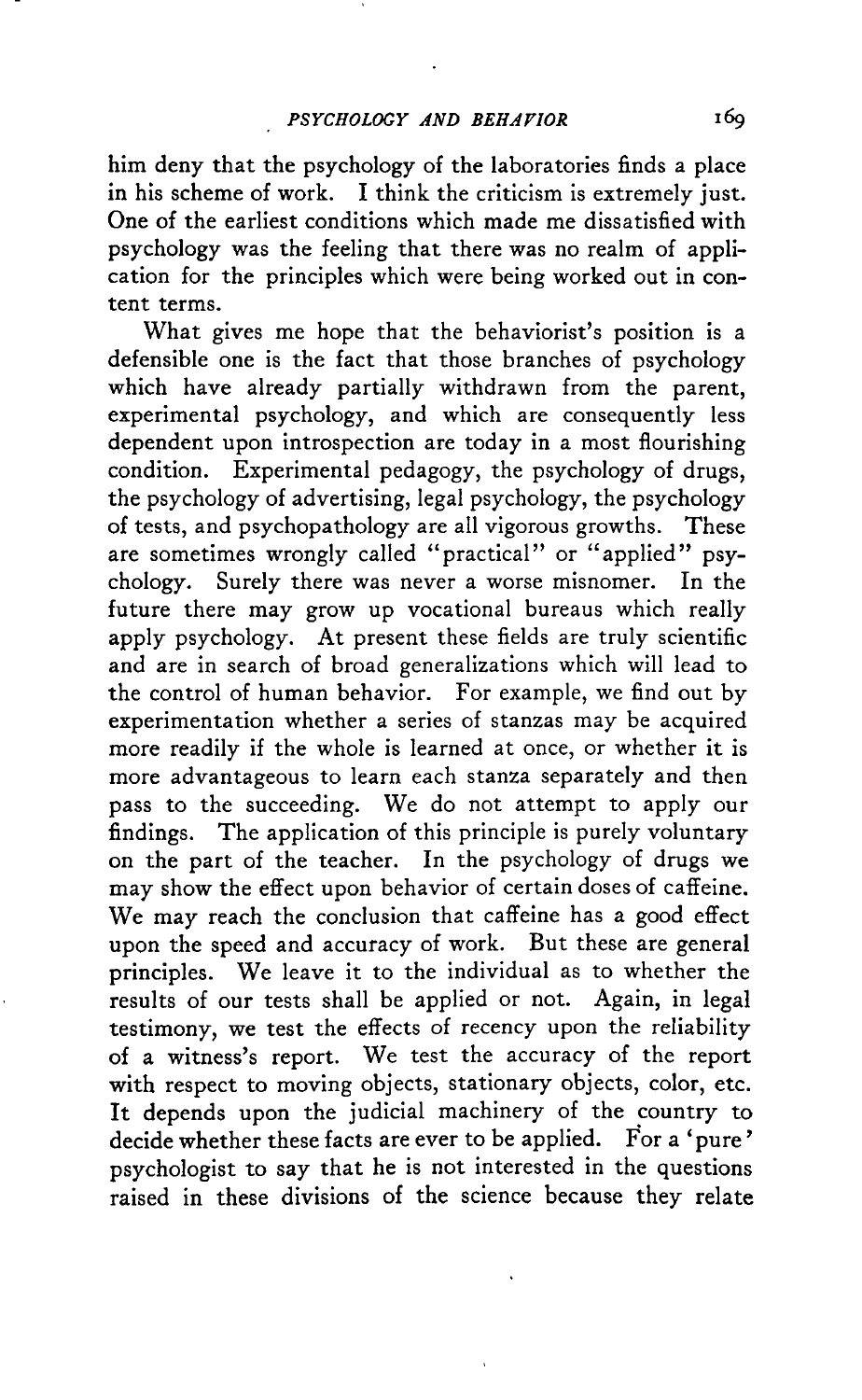indirectly to the application of psychology shows, in the first place, that he fails to understand the scientific aim in such problems, and secondly, that he is not interested in a psychology which concerns itself with human life. The only fault I have to find with these disciplines is that much of their material is stated in terms of introspection, whereas a statement in terms of objective results would be far more valuable. There is no reason why appeal should ever be made to consciousness in any of them. Or why introspective data should ever be sought during the experimentation, or published in the results. In experimental pedagogy especially one can see the desirability of keeping all of the results on a purely objective plane. If this is done, work there on the human being will be comparable directly with the work upon animals. For example, at Hopkins, Mr. Ulrich has obtained certain results upon the distribution of effort in learning—using rats as subjects. He is prepared to give comparative results upon the effect of having an animal work at the problem once per day, three times per day, and five times per day. Whether it is advisable to have the animal learn only one problem at a time or to learn three abreast. We need to have similar experiments made upon man, but we care as little about his 'conscious processes' during the conduct of the experiment as we care about such processes in the rats.

I am more interested at the present moment in trying to show the necessity for maintaining uniformity in experimental procedure and in the method of stating results in both human and animal work, than in developing any ideas I may have upon the changes which are certain to come in the scope of human psychology. Let us consider for a moment the subject of the range of stimuli to which animals respond. I shall speak first of the work upon vision in animals. We put our animal in a situation where he will respond (or learn to respond) to one of two monochromatic lights. We feed him at the one (positive) and punish him at the other (negative). In a short time the animal learns to go to the light at which he is fed. At this point questions arise which I may phrase in two ways: I may choose the psychological way and say

 $\ddot{\phantom{a}}$  $\ddot{\cdot}$  $\ddot{\phantom{0}}$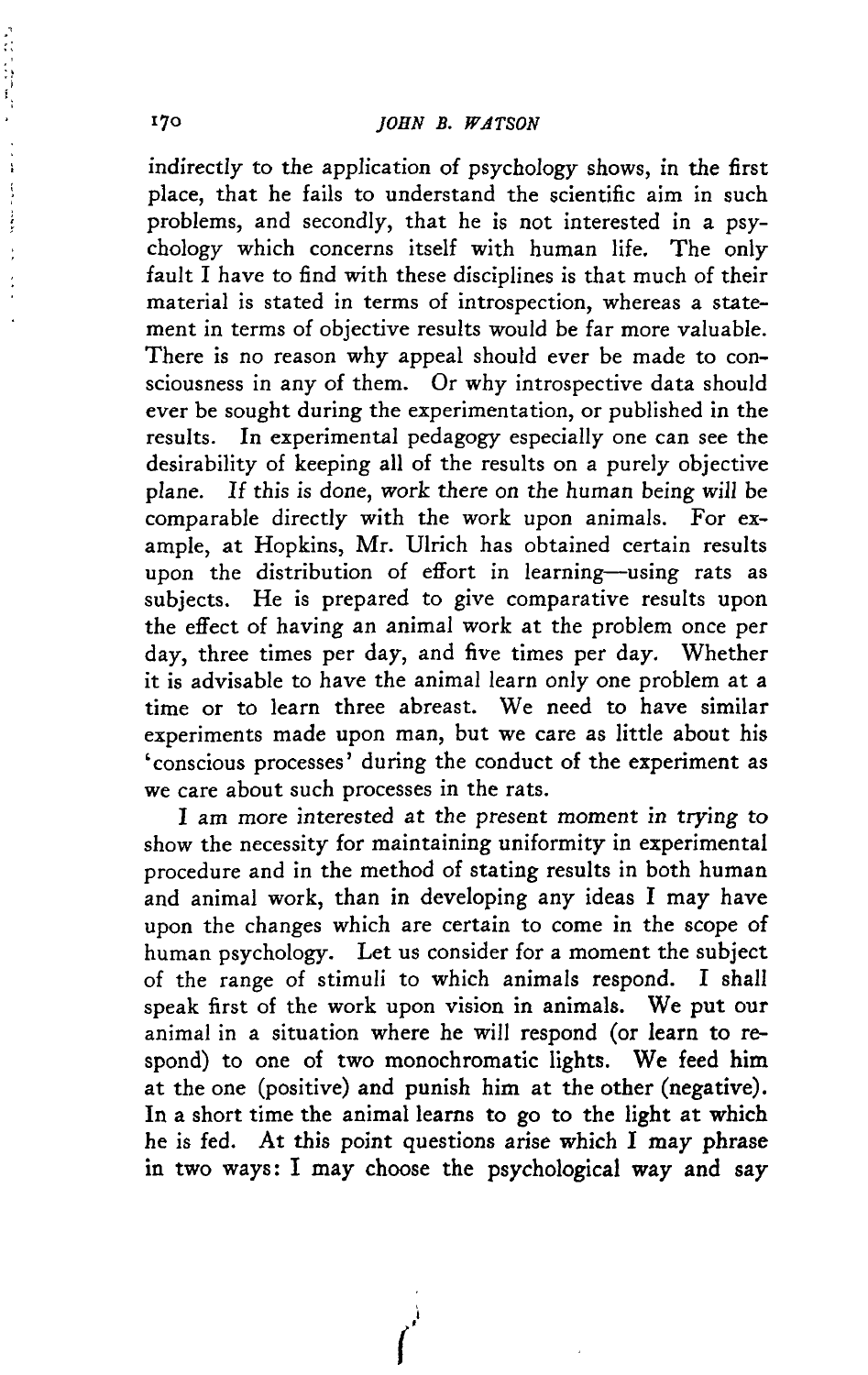"does the animal see these two lights as I do, *i. e.,* as two distinct colors, or does he see them as two grays differing in brightness, as does the totally color blind?" Phrased by the behaviorist, it would read as follows: " Is my animal responding upon the basis of the difference in intensity between the two stimuli, or upon the difference in wave-lengths?" He nowhere thinks of the animal's response in terms of his own experiences of colors and grays. He wishes to establish the fact whether wave-length is a factor in that animal's adjustment.<sup>1</sup> If so, what wave-lengths are effective and what differences in wavelength must be maintained in the different regions to afford bases for differential responses ? If wave-length is not a factor in adjustment he wishes to know what difference in intensity will serve as a basis for response, and whether that same difference will suffice throughout the spectrum. Furthermore, he wishes to test whether the animal can respond to wave-lengths which do not affect the human eye. He is as much interested in comparing the rat's spectrum with that of the chick as in comparing it with man's. The point of view when the various sets of comparisons are made does not change in the slightest.

However we phrase the question to ourselves, we take our animal after the association has been formed and then introduce certain control experiments which enable us to return answers to the questions just raised. But there is just as keen a desire on our part to test man under the same conditions, and to state the results in both cases in common terms.

The man and the animal should be placed as nearly as possible under the same experimental conditions. Instead of feeding or punishing the human subject, we should ask him to respond by setting a second apparatus until standard and control offered no basis for a differential response. Do I lay myself open to the charge here that I am using introspection ? My reply is not at all; that while I might very well feed my human subject for a right choice and punish him for a wrong one and thus produce the response if the subject could give it,

<sup>1</sup> He would have exactly the same attitude as if he were conducting an experiment to show whether an ant would crawl over a pencil laid across the trail or go round it.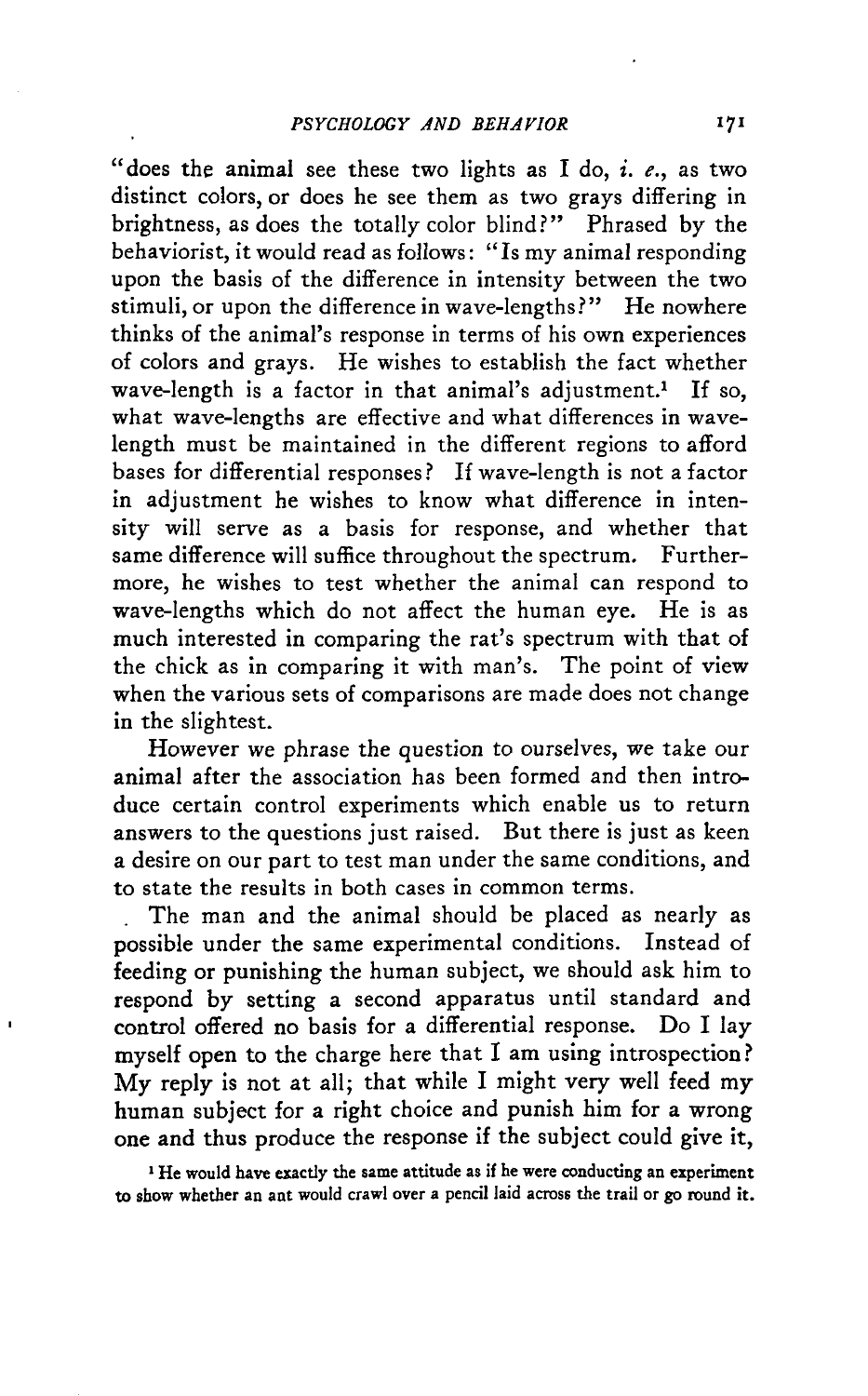there is no need of going to extremes even on the **platform I** suggest. But be it understood that I am merely using this second method as an abridged behavior method.<sup>1</sup> We can go just as far and reach just as dependable results by the longer method as by the abridged. In many cases the direct and typically human method cannot be safely used. Suppose, for example, that I doubt the accuracy of the setting of the control instrument, in the above experiment, as I am very likely to do if I suspect a defect in vision? It is hopeless for me to get his introspective report. He will say: "There is no difference in sensation, both are reds, identical in quality." But suppose I confront him with the standard and the control and so arrange conditions that he is punished if he responds to the 'control' but not with the standard. I interchange the positions of the standard and the control at will and force him to attempt to differentiate the one from the other. If he can learn to make the adjustment even after a large number of trials it is evident that the two stimuli do afford the basis for a differential response. Such a method may sound nonsensical, but I firmly believe we will have to resort increasingly to just such method where we have reason to distrust the language method.

There is hardly a problem in human vision which is not also a problem in animal vision: I mention the limits of the spectrum, threshold values, absolute and relative, flicker, Talbot's law, Weber's law, field of vision, the Purkinje phenomenon, etc. Every one is capable of being worked out by behavior methods. Many of them are being worked out at the present time.

I feel that all the work upon the senses can be consistently

<sup>1</sup> I should prefer to look upon this abbreviated method, where the human subject is told in words, for example, to equate two stimuli; or to state in words whether a given stimulus is present or absent, etc., as the *language method* in behavior. It in no way changes the status of experimentation. The method becomes possible merely by virtue of the fact that in the particular case the experimenter and his animal have systems of abbreviations or shorthand behavior signs (language), any one of which may stand for a habit belonging to the repertoire both of the experimenter and his subject. To make the data obtained by the language method virtually the whole of behavior or to attempt to mould all of the data obtained by other methods in terms of the one which has by all odds the most limited range—is putting the cart before the horse with a vengeance.

 $\ddot{\phantom{0}}$  $\ddot{\cdot}$  $\bar{z}$ 

ţ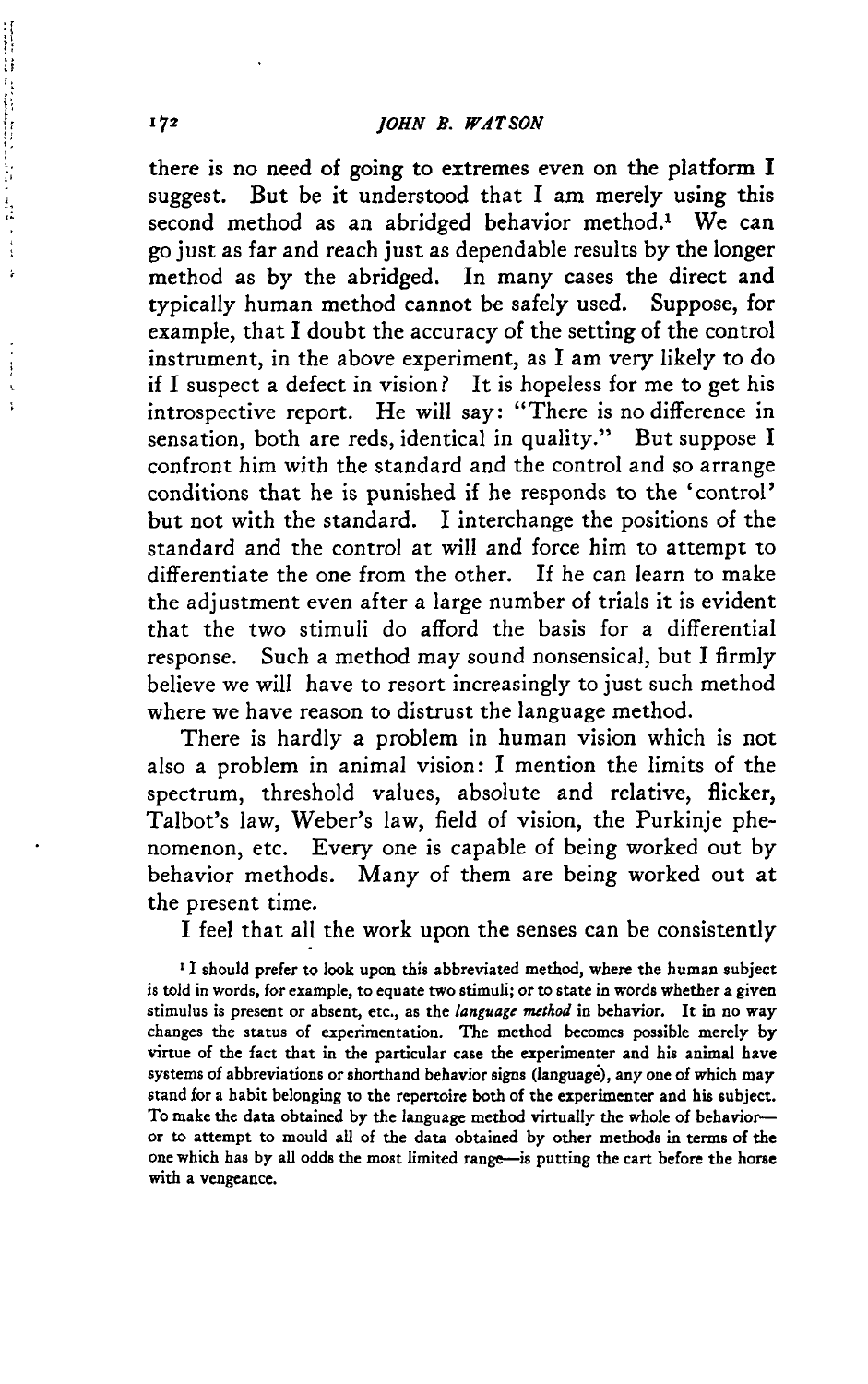carried forward along the lines I have suggested here for vision. Our results will, in the end, give an excellent picture of what each organ stands for in the way of function. The anatomist and the physiologist may take our data and show, on the one hand, the structures which are responsible for these responses, and, on the other, the physico-chemical relations which are necessarily involved (physiological chemistry of nerve and muscle) in these and other reactions.

The situation in regard to the study of memory is hardly different. Nearly all of the memory methods in actual use in the laboratory today yield the type of results I am arguing for. A certain series of nonsense syllables or other material is presented to the human subject. What should receive the emphasis are the rapidity of the habit formation, the errors, peculiarities in the form of the curve, the persistence of the habit so formed, the relation of such habits to those formed when more complex material is used, etc. Now such results are taken down with the subject's introspection. The experiments are made for the purpose of discussing the mental machinery<sup>1</sup> involved in learning, in recall, recollection and forgetting, and not for the purpose of seeking the human being's way of shaping his responses to meet the problems in the terribly complex environment into which he is thrown, nor for that of showing the similarities and differences between man's methods and those of other animals.

Ź

The situation is somewhat different when we come to a study of the more complex forms of behavior, such as imagination, judgment, reasoning, and conception. At present the only statements we have of them are in content terms.<sup>2</sup>

<sup>1</sup> They are often undertaken apparently for the purpose of making crude pictures of what must or must not go on in the nervous system.

<sup>2</sup> There is need of questioning more and more the existence of what psychology calls imagery. Until a few years ago I thought that centrally aroused visual sensations were as clear as those peripherally aroused. I had never accredited myself with any other kind. However, closer examination leads me to deny in my own case the presence of imagery in the Galtonian sense. The whole doctrine of the centrally aroused image is, I believe, at present, on a very insecure foundation. Angell as well as Fernald reach the conclusion that an objective determination of image type is impossible. It would be an interesting confirmation of their experimental work if we should find by degrees that we have been mistaken in building up this enormous structure of the centrally aroused sensation (or image).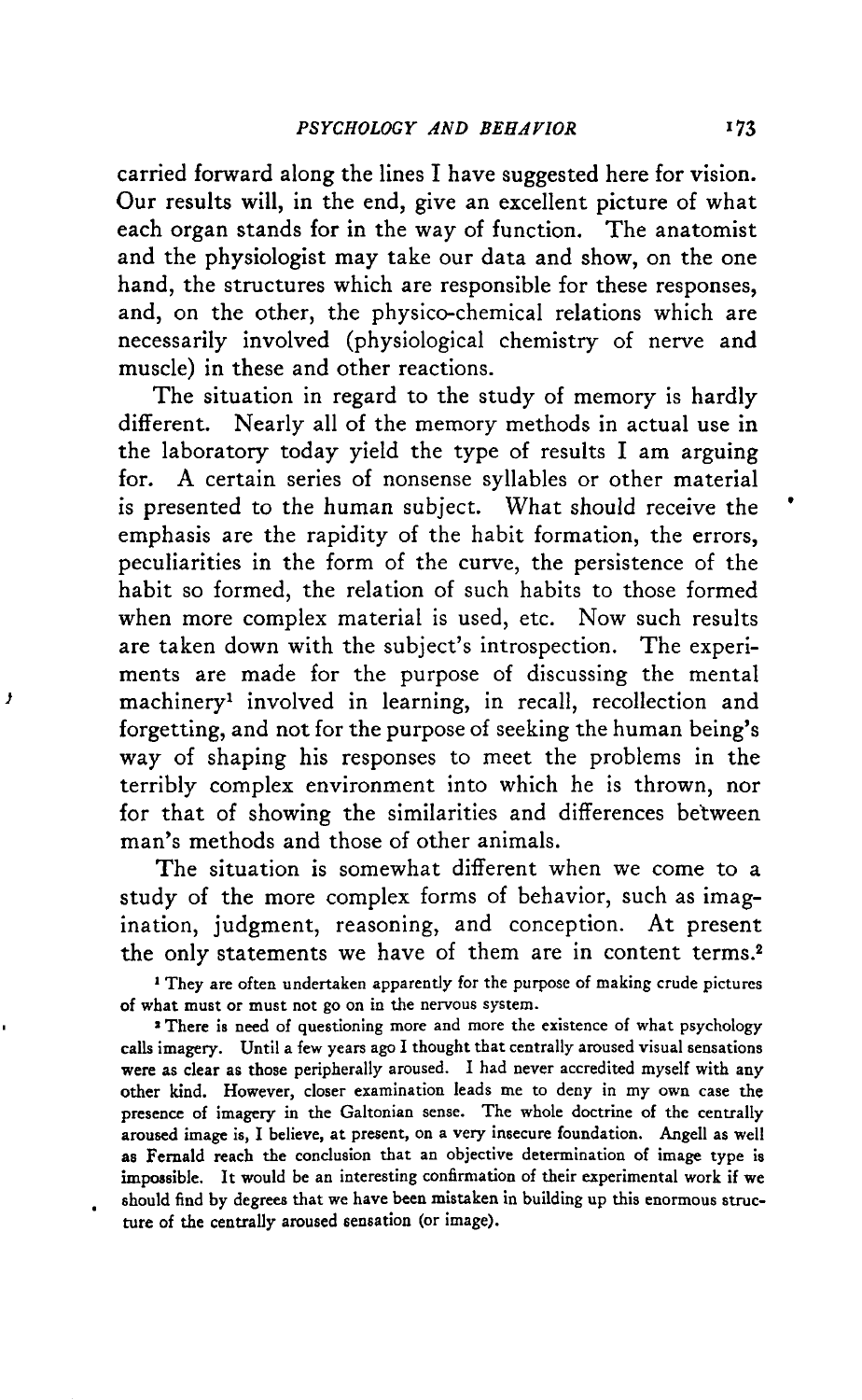Our minds have been so warped by the fifty-odd years which have been devoted to the study of states of consciousness that we can envisage these problems only in one way. We should meet the situation squarely and say that we are not able

The hypothesis that all of the so-called 'higher thought' processes go on in terms of faint reinstatements of the original muscular act (including speech here) and that these are integrated into systems which respond in serial order (associative mechanisms) is, I believe, a tenable one. It makes reflective processes as mechanical as habit. The scheme of habit which James long ago described—where each return or afferent current releases the next appropriate motor discharge—is as true for 'thought processes' as for overt muscular acts. Paucity of 'imagery' would be the rule. In other words, wherever there are thought processes there are faint contractions of the systems of musculature involved in the overt exercise of the customary act, and especially in the still finer systems of musculature involved in speech. If this is true, and I do not see how it can be gainsaid, imagery becomes a mental luxury (even if it really exists) without any functional significance whatever. If experimental procedure justifies this hypothesis, we shall have at hand tangible phenomena which may be studied as behavior material. I should say that the day when we can study reflective processes by such methods is about as far off as the day when we can tell by physico-chemical methods the difference in the structure and arrangement of molecules between living protoplasm and inorganic substances. The solutions of both problems await the advent of methods and apparatus.

[After writing this paper I heard the addresses of Professors Thomdike and Angell, at the Cleveland meeting of the American Psychological Association. I hope to have the opportunity to discuss them at another time. I must even here attempt to answer one question raised by Thomdike.

Thomdike (see this issue) casts suspicions upon ideo-motor action. If by ideomotor action he means just that and would not include sensori-motor action in his general denunciation, I heartily agree with him. I should throw out imagery altogether and attempt to show that practically all natural thought goes on in terms of sensori-motor processes in the larynx (but not in terms of 'imageless thought') which rarely come to consciousness in any person who has not groped for imagery in the psychological laboratory. This easily explains why so many of the well-educated laity know nothing of imagery. I doubt if Thorndike conceives of the matter in this way. He and Woodworth seem to have neglected the speech mechanisms.

It has been shown that improvement in habit comes unconsciously. The first we know of it is when it is achieved—when it becomes an object. I believe that 'consciousness ' has just as little to do with *improvement* in thought processes. Since, according to my view, thought processes are really motor habits in the larynx, improvements, short cuts, changes, etc., in these habits are brought about in the same way that such changes are produced in other motor habits. This view carries with it the implication that there are no reflective processes (centrally initiated processes): The individual is always *examining objects,* in the one case objects in the now accepted sense, in the other their substitutes, viz., the movements in the speech musculature. From this it follows that there is no theoretical limitation of the behavior method. There remains, to be sure, the practical difficulty, which may never be overcome, of examining speech movements in the way that general bodily behavior may be examined.]

 $\ddot{\cdot}$ j,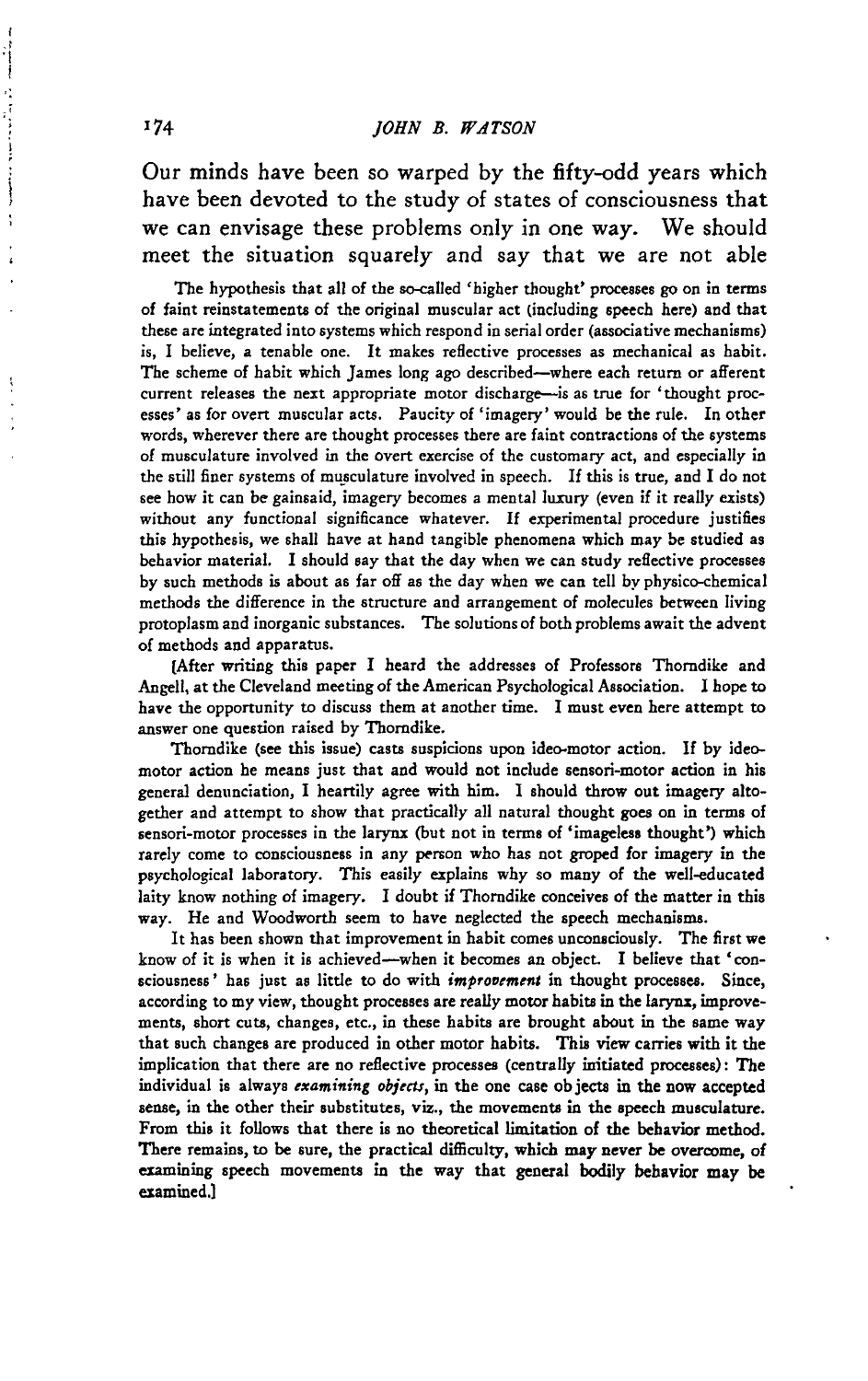## PSYCHOLOGY AND BEHAVIOR<sub>175</sub>

to carry forward investigations along all of these lines by the behavior methods which are in use at the present time. In extenuation I should like to call attention to the paragraph above where I made the point that the introspective method itself has reached a *cul-de-sac* with respect to them. The topics have become so threadbare from much handling that they may well be put away for a time. As our methods become better developed it will be possible to undertake investigations of more and more complex forms of behavior. Problems which are now laid aside will again become imperative, but they can be viewed as they arise from a new angle and in more concrete settings.

Will there be left over in psychology a world of pure<br>chics, to use Yerkes' term? I confess I do not know. The psychics, to use Yerkes' term? I confess  $\overrightarrow{I}$  do not know. plans which I most favor for psychology lead practically to the ignoring of consciousness in the sense that that term is used by psychologists today. I have virtually denied that this realm of psychics is open to experimental investigation. I don't wish to go further into the problem at present because it leads inevitably over into metaphysics. If you will grant the behaviorist the right to use consciousness in the same way that other natural scientists employ it—that is, without making consciousness a special object of observation—you have granted all that my thesis requires.

In concluding, I suppose I must confess to a deep bias on these questions. I have devoted nearly twelve years to experimentation on animals. It is natural that such a one should drift into a theoretical position which is in harmony with his experimental work. Possibly I have put up a straw man and have been fighting that. There may be no absolute lack of harmony between the position outlined here and that of functional psychology. I am inclined to think, however, that the two positions cannot be easily harmonized. Certainly the position I advocate is weak enough at present and can be attacked from many standpoints. Yet when all this is admitted I still feel that the considerations which I have urged should have a wide influence upon the type of psychology which is to be developed in the future. What we need to do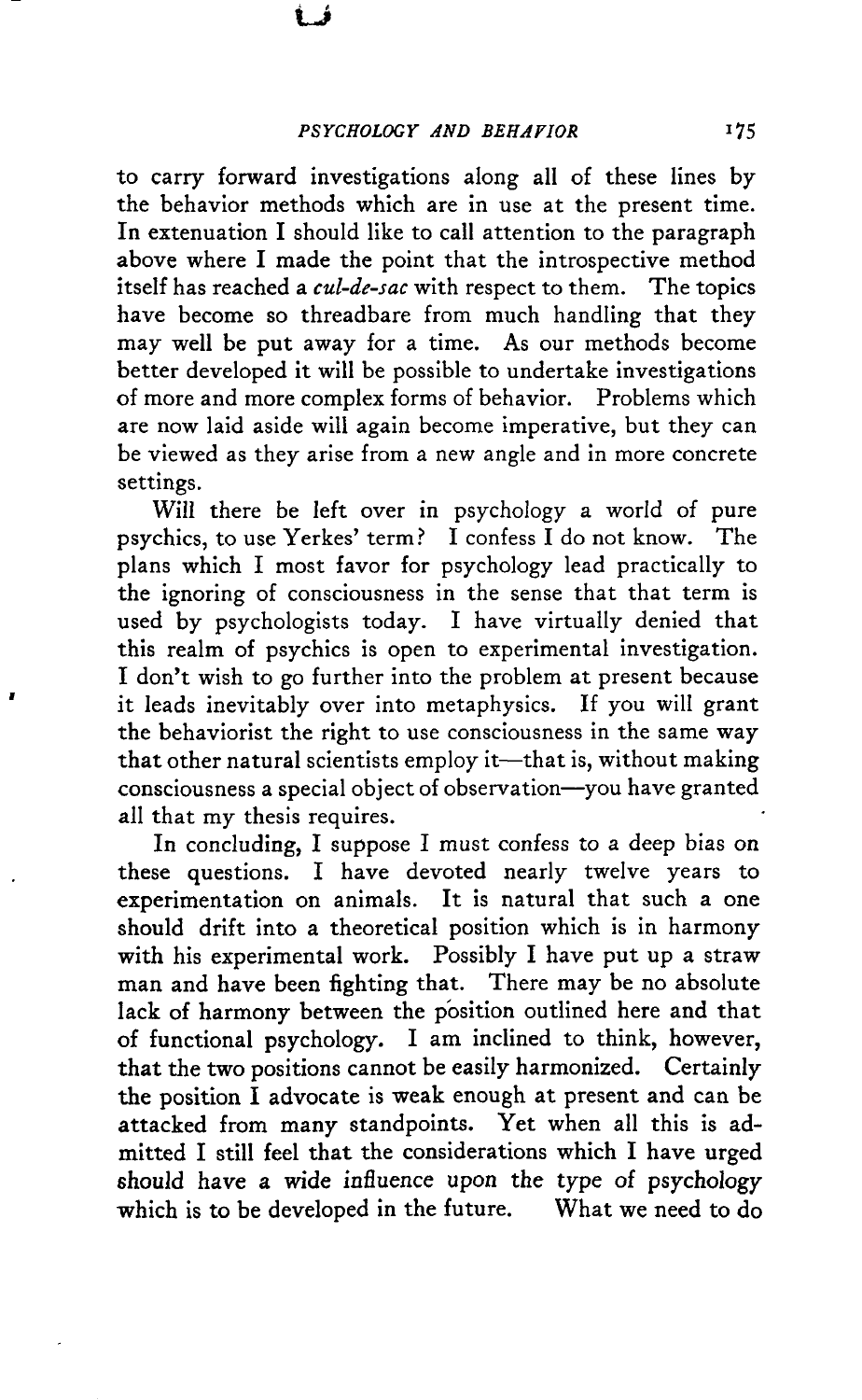سريسي

 $\sqrt{2}$ 

is to start work upon psychology, making *behavior,* not *consciousness,* the objective point of our attack. Certainly there are enough problems in the control of behavior to keep us all working many lifetimes without ever allowing us time to think of consciousness *an sich.* Once launched in the undertaking, we will find ourselves in a short time as far divorced from an introspective psychology as the psychology of the present time is divorced from faculty psychology.

## **SUMMARY**

1. Human psychology has failed to make good its claim as a natural science. Due to a mistaken notion that its fields of facts are conscious phenomena and that introspection is the only direct method of ascertaining these facts, it has enmeshed itself in a series of speculative questions which, while fundamental to its present tenets, are not open to experimental treatment. In the pursuit of answers to these questions, it has become further and further divorced from contact with problems which vitally concern human interest.

2. Psychology, as the behaviorist views it, is a purely objective, experimental branch of natural science which needs introspection as little as do the sciences of chemistry and physics. It is granted that the behavior of animals can be investigated without appeal to.consciousness. Heretofore the viewpoint has been that such data have value only in so far as they can be interpreted by analogy in terms of consciousness. The position is taken here that the behavior of man and the behavior of animals must be considered on the same plane; as being equally essential to a general understanding of behavior. It can dispense with consciousness in a psychological sense. The separate observation of 'states of consciousness' is, on this assumption, no more a part of the task of the psychologist than of the physicist. We might call this the return to a non-reflective and naive use of consciousness. In this sense consciousness may be said to be the instrument or tool with which all scientists work. Whether or not the tool is properly used at present by scientists is a problem for philosophy and not for psychology.

**Selection of the Content of** 

 $\label{eq:2.1} \begin{array}{lllllllllllll} \mathbf{1}_{\mathbf{1}_{\mathbf{1}_{\mathbf{1}_{\mathbf{1}}}}\mathbf{1}_{\mathbf{1}_{\mathbf{1}_{\mathbf{1}}}}\mathbf{1}_{\mathbf{1}_{\mathbf{1}_{\mathbf{1}}}}\mathbf{1}_{\mathbf{1}_{\mathbf{1}}\mathbf{1}_{\mathbf{1}}\mathbf{1}_{\mathbf{1}}\mathbf{1}_{\mathbf{1}}\mathbf{1}_{\mathbf{1}}\mathbf{1}_{\mathbf{1}}\mathbf{1}_{\mathbf{1}}\mathbf{1}_{\mathbf{1}}\mathbf{1}_{\mathbf{1}}\mathbf$